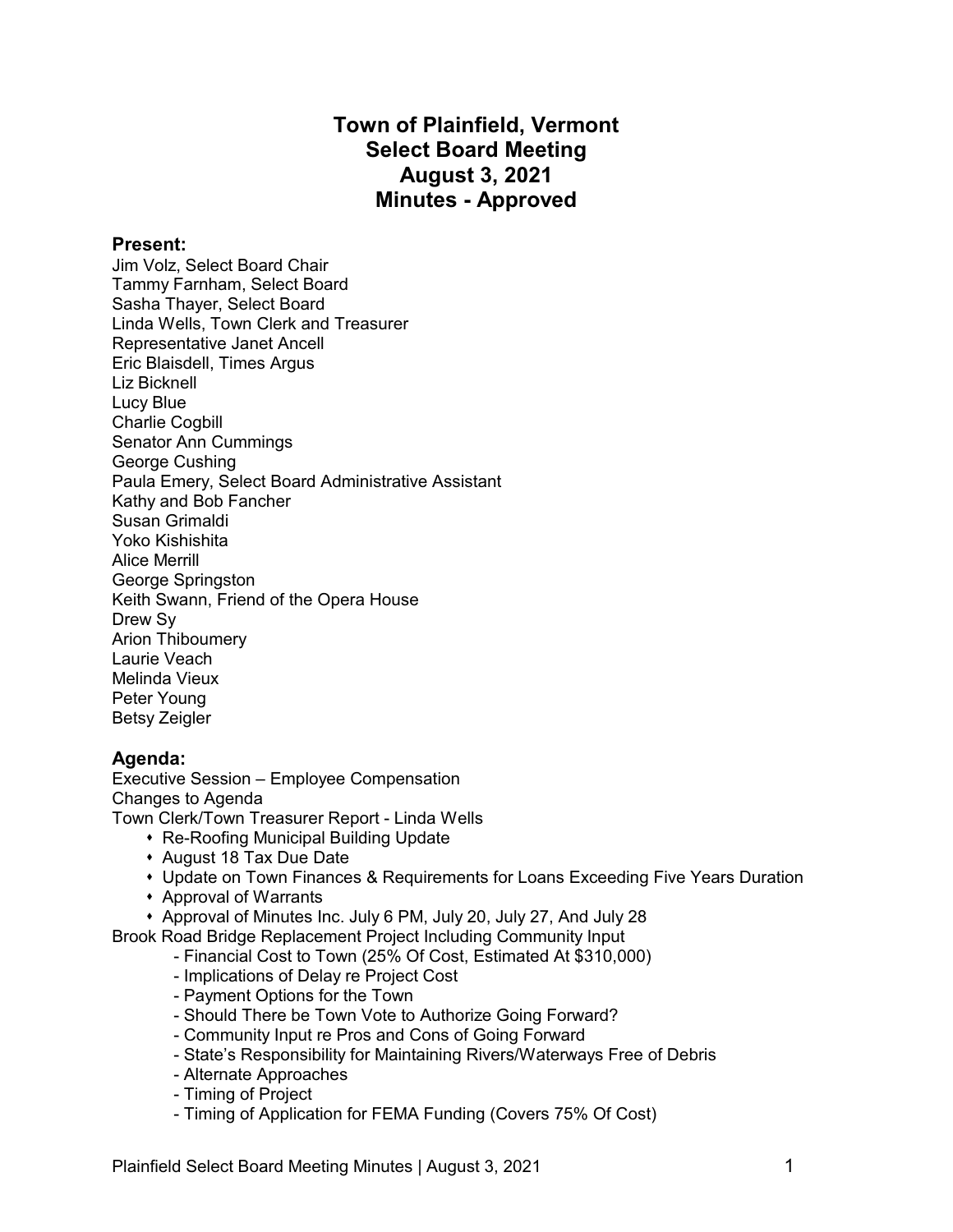Old Firehouse Update and Possible Decision on Sale Additional Public Comment Other Business

### **The meeting was called to order at 7:05PM.**

### **Executive Session – Employee Compensation**

This item was moved to the end of the meeting.

### **Changes to Agenda**

SB discussed and decided to move the Executive Session to the end of the meeting and to add the Contract with Friends of the Opera House Approval to the agenda – before the Executive Session.

### **Town Clerk/Town Treasurer Report - Linda Wells**

- Re-Roofing Municipal Building Update The re-roofing job is underway and going well.
- August 18 Tax Due Date

Municipal taxes are due on August 18<sup>th</sup>. They must be postmarked or delivered by hand on the 18<sup>th</sup>. If you are interested in arranging for automatic payment for your municipal taxes contact the town office or email Linda Wells at plainfieldtc@gmail.com. You will need your bank's routing number and your account number.

Please note that if you are already using auto-pay you don't need to do anything. You don't need to contact the Town Clerk's office. If you change your bank account you should contact them. Auto-pay cannot be used for the August 18 payment.

- Update on Town Finances & Requirements for Loans Exceeding Five Years Duration Wells reminded the SB that voter approval is needed before taking out a loan that has a five year or more repayment duration.
- Approval of Warrants

There were warrants for accounts payable for July 28 and payroll for July 30.. **Thayer moved to approve. The motion was approved unanimously.**

s **Approval of Minutes for July 6, July 20, July 27, and July 28 Thayer moved to approve the meeting minutes for July 6, 20, 28 and the July 23 emergency meeting. The motion was approved unanimously.**

**Pedestrian Bridge Project update -** Farnham reported on the **Pedestrian Bridge project**, noting that the traffic control plan was approved. Emery asked about the project starting date and noted that Daniels Company is blocking most prime parking spots in the village. Farnham said that the project will begin soon, but there's no set date. Daniels told Farnham that they put the traffic lights up early so that people will be prepared for the alteration to traffic patterns when they do begin the project.

Alice Merrill asked about the electric vehicle charging station, which is blocked by Daniels' equipment. Thayer stated that this was a part of the original plan and that it can't be changed. Merrill requested that this information be put on the town website.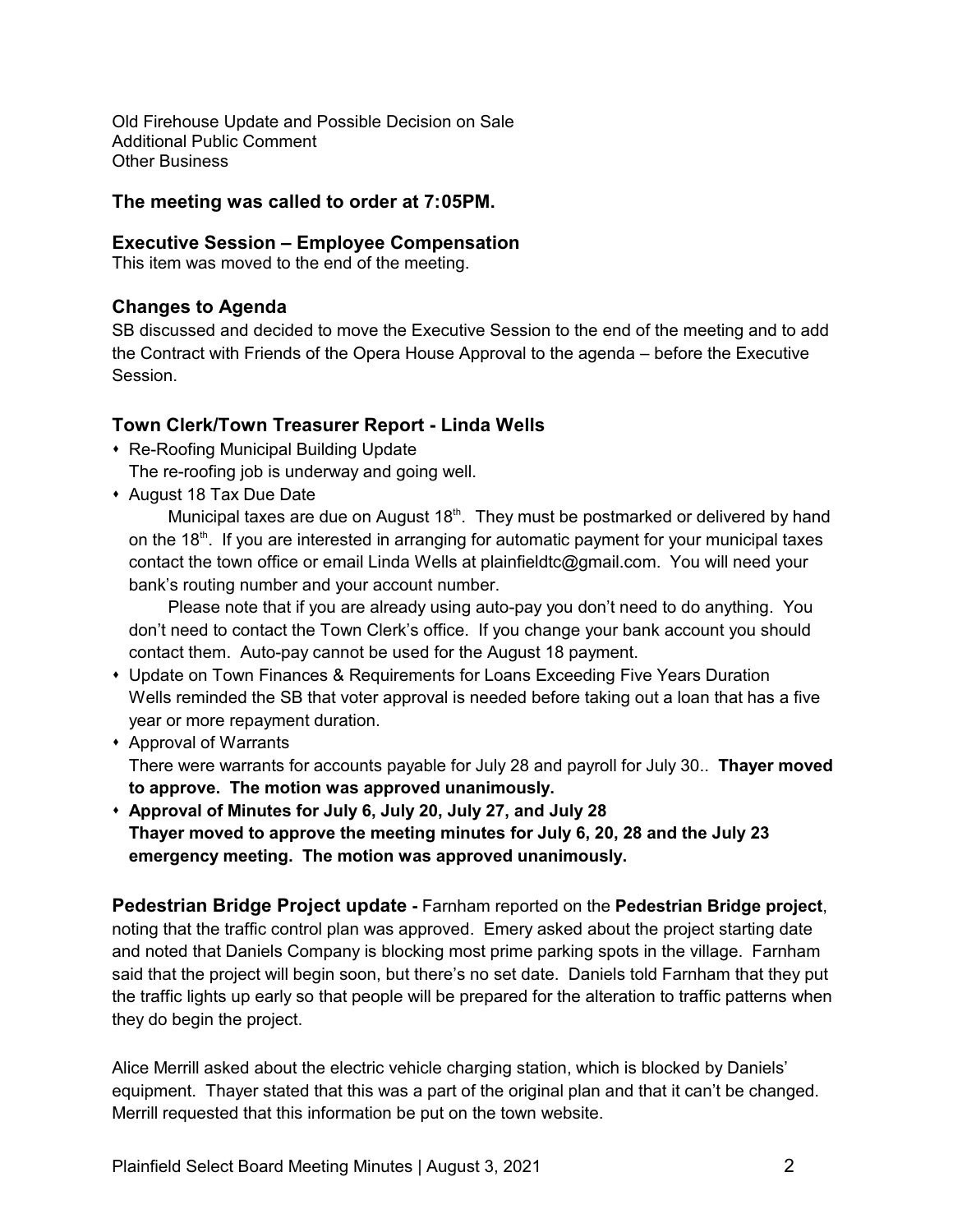## **Brook Road Bridge Replacement Project Including Community Input**

- Financial Cost to Town (25% Of Cost, Estimated At \$310,000)
- Implications of Delay
- Project Cost
- Payment Options for the Town
- Town Vote to Authorize Going Forward
- Community Input on Pros and Cons of Going Forward
- State's Responsibility for Maintaining Rivers/Waterways Free of Debris
- Alternate Approaches
- Timing of Project
- Timing of Application for FEMA Funding (Covers 75% Of Cost)

Linda Wells began the discussion by requesting that people consider the tax burden on the town and that they look for ways to make the bridge safer at lower cost.

Volz requested information about use of Federal Emergency Management Act (FEMA) funds for the project. Thayer stated that those funds are not available for this project.

Vermont State Senator Ann Cummings stated that last Friday the Vermont legislature learned that the Vermont US Congressional delegation has worked out an agreement with the federal government to allow for covid relief funds to go to towns. She does not have details at this time.

Representative Janet Ancel concurred with Cummings.

George Cushing stated that it is his understanding that water is owned by the state and that in previous floods the state did nothing to assist the town. He believes that this bridge project should be funded by the state, as the management of the waterway is the state's responsibility if the state owns the water in the waterway.

Farnham noted that she has addressed the issue with the project engineers, who weren't able to clarify whether the water and waterway are state or federal responsibility. She also noted that the town needs a permit to disturb the river.

Thayer requested information from Senator Cummings and Representative Ancel.

Cummings said that she had been through a similar situation in East Barre, wherein she learned that the underlying issue behind flooding of streams is the soil type and geology. She also noted that she is very familiar with the Great Brook and Brook Road.

Thayer, referring to a report titled, "Ongoing and Potential Financial Obligations of the Town: 2021 – 2031 and 2032 – 2042," noted that the town has significant expenses in the future, including, but not limited to road equipment repairs and replacement. The report is not published at this time, but Thayer will email a copy upon request: selectboard23@gmail.com.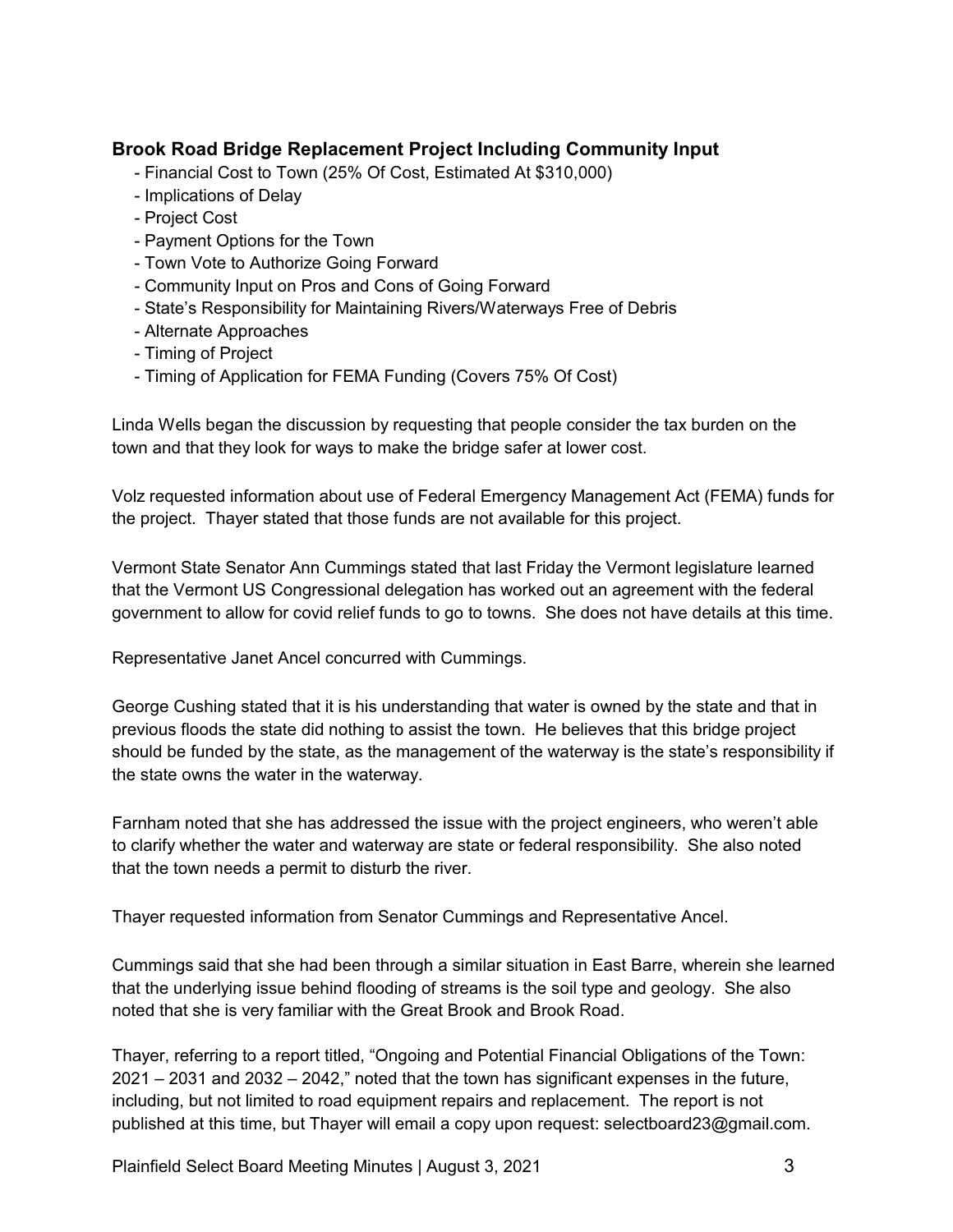George Springston, gave a very thorough report on his ongoing study of the Great Brook, which began in 2001. Springston is a professional geologist who has studied the Great Brook since 2001. Springston explained that the Great Brook has a pattern of landslides and that many of the bridges that cross over it are undersized. It is crowded between steep banks and the Brook Road, which is why it takes out parts of the road during floods. He noted that there are records of bridges being swept away going back as far as the 1850s, stating that the problem is not going to go away.

He stated that he participated in the Flood Committee, which became the [Hazard Mitigation](https://www.plainfieldvt.us/hazardmiti-147173.html) [Committee](https://www.plainfieldvt.us/hazardmiti-147173.html) (HMC). The HMC posted a [Flood History](https://www.plainfieldvt.us/uploads/8/1/0/6/81063668/2015-02-15_great_brook_updat) on the town's website that contains details of the studies. They requested a formal study of the Great Brook's bridges, which was done by [Malone and McBroom in 2016](https://www.plainfieldvt.us/uploads/8/1/0/6/81063668/2016-02-16_great_brook_bridg). The study identified the Brook Road bridge in the village as the worst/most in need of replacement. The study was followed by public meetings in which multiple options were presented.

Springston stated that the best thing the town could do would be to put in bridges that pass the flood waters and debris, noting that in major floods the volume of water increases by up to 1,000%. He said that the Agency of Natural Resources (ANR) is really responsible for approving channel management.

Springston encouraged the town to move forward with the bridge replacement and encouraged the legislators present to assist the town with FEMA funding.

Volz said that the bottom line is that we need a new, well-designed bridge.

Farnham reminded all that the design has been chosen, so the real question is when the bridge will be replaced, rather than if it will be replaced. She noted the possibility of a new bridge failing in a major flood and that we are taking a chance with the project.

Springston said that FEMA funds would become available if and after the bridge fails entirely.

Thayer stated that Plainfield's FEMA match is .75% because we are up to date in our Hazard Mitigation plans. She then quoted from a letter from Michael Billingsley about the potential installation of a box culvert and asked if there is a better, less expensive solution than installing a new bridge.

Springston replied that the engineers did not think the box culvert was the best option, referring to the 2016 study. He said that at the time everyone on the HMC wanted to know if there was a less expensive option, but there are limitations to all of them and they are all ranked in the study.

Representative Ancel spoke to the expense to the town of replacing the bridge and suggested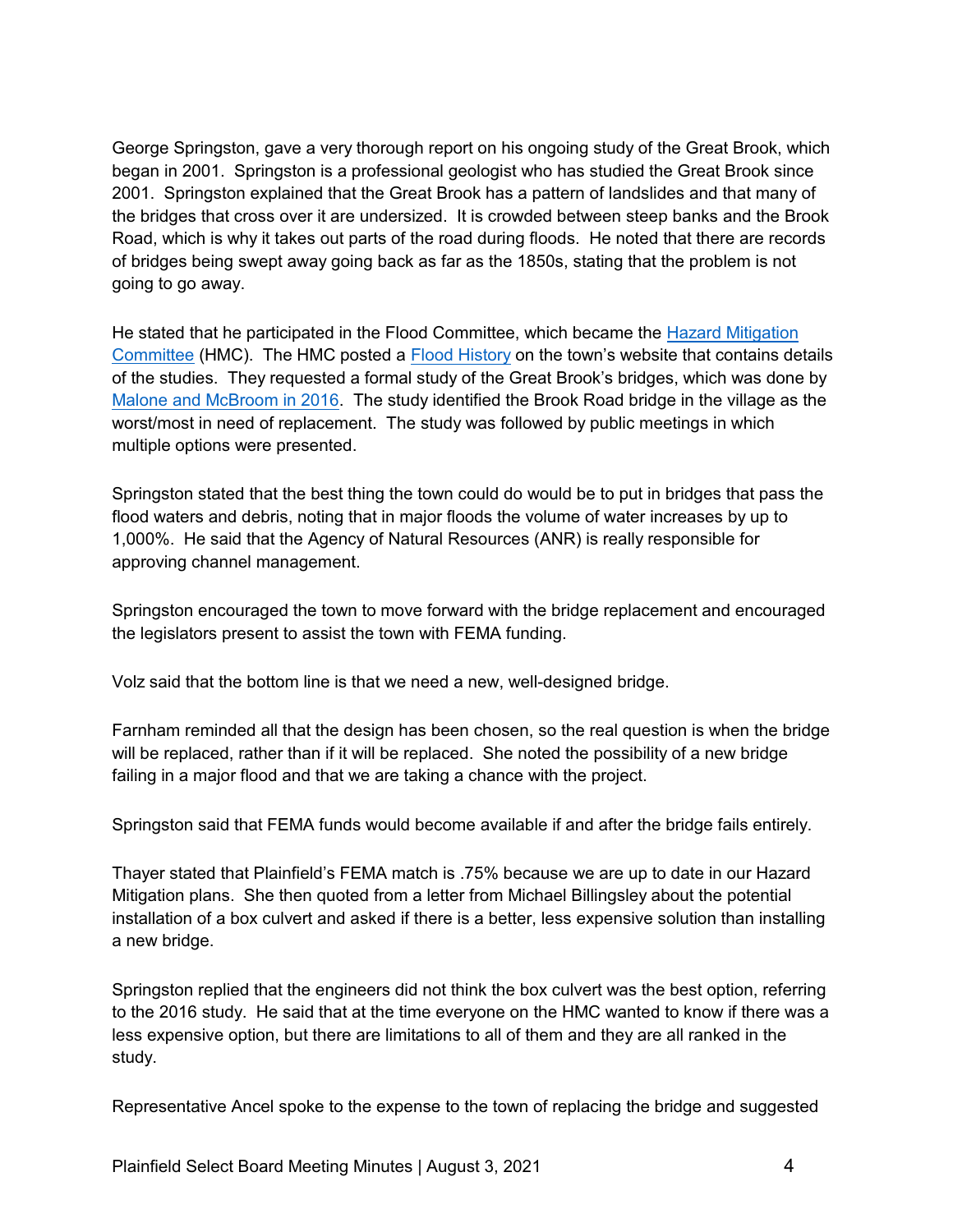that there is a possibility that federal money could be directed to help out, but also noted that the legislators haven't gotten details about the federal funds yet. She noted that the Vermont League of Cities and Towns is a great resource for this and said that she will share information about the federal funds when she gets it.

Thayer noted that the other big expense of the town involves water and sewer lines. That project and the bridge project would be more do-able with federal assistance.

Senator Cummings agreed with Representative Ancel and said that they are working with the Vermont Congressional Delegation to US Congress to get federal covid relief funds to Vermont towns. She said that she understands the position the SB is in and will do all she can to help, noting that we have to start building for the new reality of more rain.

Yoko Kishishita explained how the flooding of the Great Brook and the wash-out of the bridge next to her home affected her family. She urged the town to replace the bridge.

Susan Grimaldi also spoke about living next to the Great Brook and how the flooding has impacted her. She recommended that the town explore what the actual tax rate will be if the bridge is replaced, noting that it will cost more in the long run if we don't fix it.

### **Thayer requested that Wells provide the tax information.**

Farnham reiterated that it's not whether we do it, it's when we do it. Will it be this year or next? Do we apply for FEMA grant now or next year?

Alice Merrill, who does grant writing for the town, stated that she is coordinating with Stephanie Smith, who coordinates between FEMA and the state. The next FEMA grant application deadline is in January of 2022. Grant determinations come out in August, and then the projects start the following year. Merrill asked whether the towns want the option of jumping on it this year and whether the SB stand behind the project enough to put the grant application in. She said that there is no penalty for withdrawing an application. The application deadline of January allows for a town vote in March at Town Meeting. The program will release factual information in mid-August (2021) and she will follow up with the SB with an update. **Merrill requested that this item be revisited at each meeting. Merrill will alert the SB about the FEMA program information when she gets it.**

### **Old Firehouse Update and Possible Decision on Sale**

Thayer read 24 V.S.A. § 1061 (Conveyance of real estate) and reviewed the outcome of the SB's meeting with Jay Southgate.

Volz stated that Southgate's plan is not for an exact replica. The building is currently lower than the road, because the road has been built up. Southgate plans to raise the building by eight feet to make it meet the road.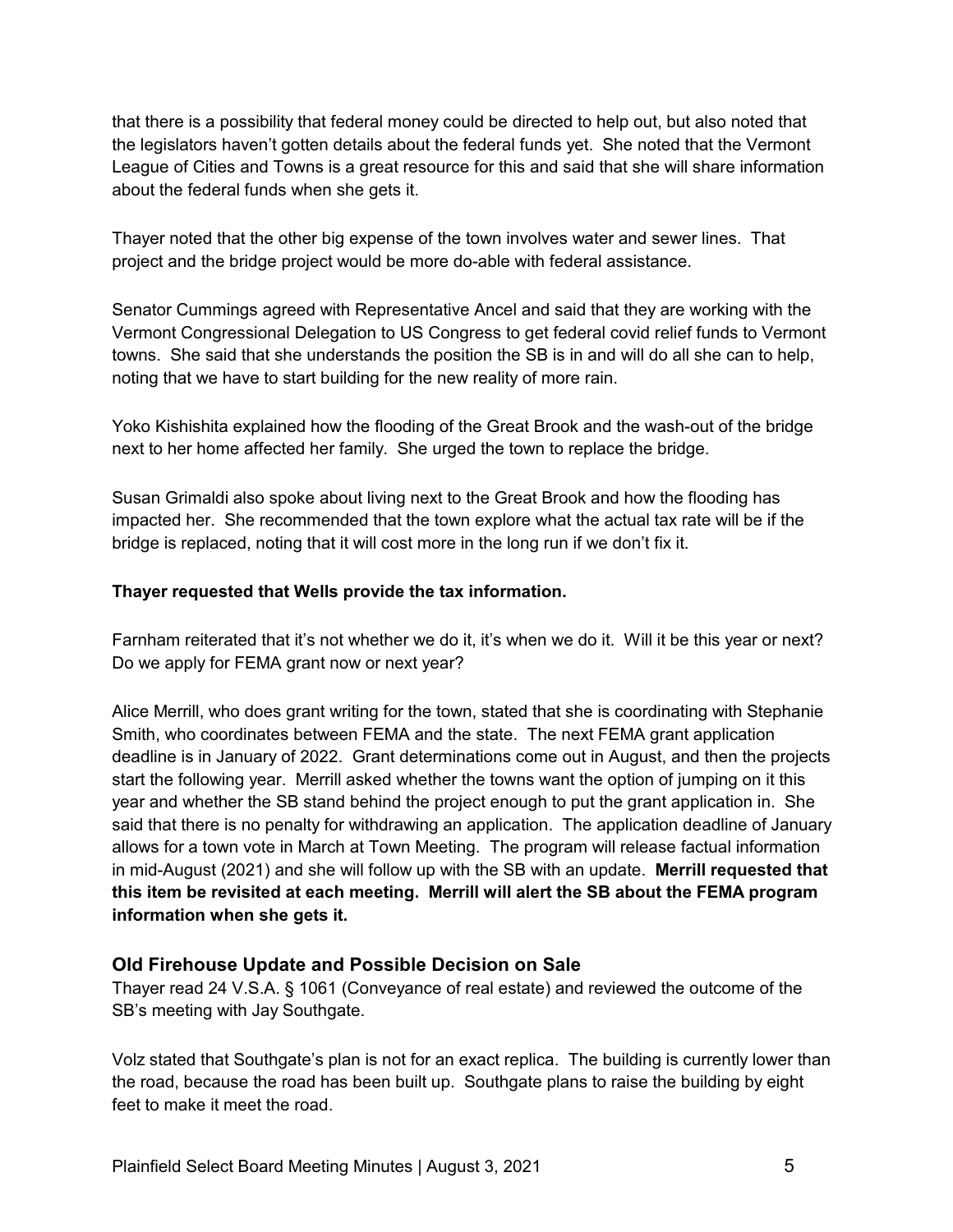**The SB agreed that Thayer will draft a notice for a special meeting per VSA 1061 so that the building can be sold to Southgate. Volz suggested that the sale agreement include language about the conditions of the sale and a deadline/time frame. Thayer will draft a sale agreement. The SB will meet at 1:30PM on August 5 via Zoom to review and approve the notice of sale and sale agreement.**

### **Additional Public Comment**

Merrill requested an update about the trash container that was removed from the Mill Street Park. It has not been replaced. She recommended that the container be modified to have a lid like the one in the Recreation Field. **Farnham offered to reach out to Mike Nolan, Road Commissioner, to ask if a lid can be put on the bin and the bin can be replaced.**

### **Town Hall and Opera House Contract**

Thayer opened this item by noting that it wasn't on the agenda and stated that it has to be warned. Keith Swann of the Friends of the Town Hall and Opera House (THOH) said that this year's contract ended on July 1 and the only change for the coming year is the payment.

Swann said that the Friends of the THOH are ready to open the Opera House but don't feel comfortable doing so without a contract. He offered to adjust the new contract to have the same payment amount as last year.

Farnham noted that the funds are in the town budget but the discussion of the contract has to be warned at a meeting.

**Volz requested that this item, if it is brief, be taken up at the special meeting being held at 1:30 PM on August 5.** Thayer agreed, but Farnham was not able to commit to the meeting time due to work obligations. **The SB agreed to try to approve the THOH contract on the 5 th and if that isn't possible it will be added to the next meeting's agenda.**

#### **Other Business**

Tammy Farnham informed the SB that she is unable to attend the August 17 meeting due to her daughter's immanent wedding. Thayer offered to move the meeting to August 24 so that Farnham can attend. Volz and Farnham agreed. **The August 17 SB meeting will take place on August 24.**

**Thayer moved to adjourn at 8:56PM. The motion was approved unanimously.**

### **Executive Session**

This portion of the agenda was moved to a future meeting.

Respectfully Submitted by Paula Emery